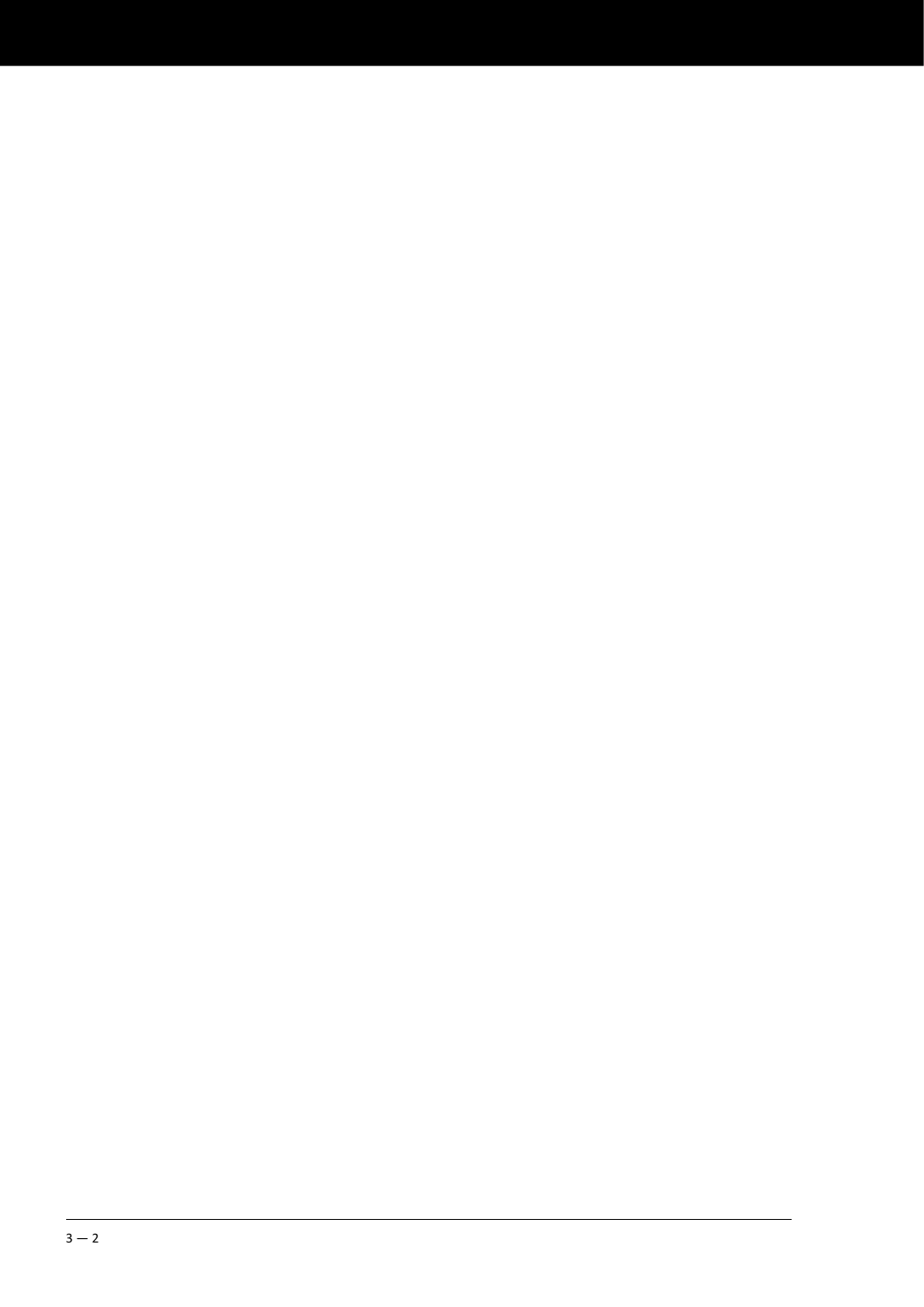# **1. LOGTRUCK.CO.NZ Compliments and Complaints**

The Log Transport Safety Council, with funding provided by the New Zealand Forest Owners Association, operate a web-based Compliments and Complaints system for comments on the performance of the log transport fleet when travelling on public roads. The data collected is used to determine any trends in the perception of log trucks by the public. For most people the log truck is the only operation in the wood processing operation that the public interact with, therefore it is important that we understand the issues they may have with our Industry.

*The LOGTRUCK.CO.NZ procedure is as follows:*

- **(A) Log Transport Operator registers truck/truck fleet with Log Transport Safety Council**
- **(B) Unique truck ID issued, specs of LOGTRUCK.CO.NZ signs and supplier details are advised to operator.**
- **(C) LTSC secretary updates Compliments and Complaints system register. Details recorded are:**
	- Unique ID number Transport operator Phone number
	- Truck Number Contact person email address
- **(D) All compliments and complaints received by the system are checked against the register, if a match exists, details of the call are emailed to the relevant operator.**
- **(E) It is the transport operator's responsibility to follow up on compliments and complaints received, if the caller has left contact details.**
- **(F) The compliments and complaints received are analysed monthly and reported at each council meeting where trends are noted.**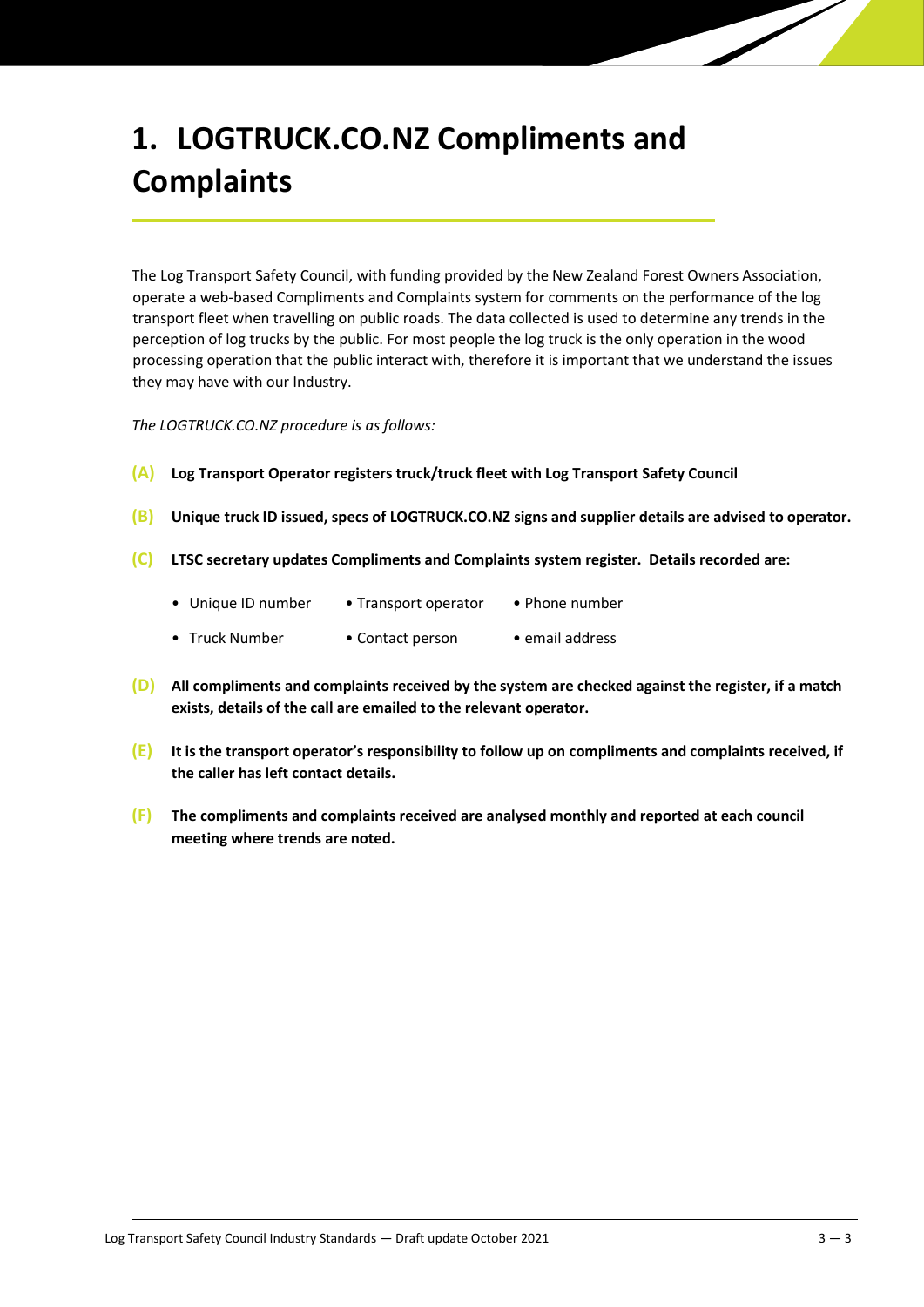# **2. Description of LOGTRUCK.CO.NZ plates**

### **2.1 INTRODUCTION**

The LOGTRUCK.CO.NZ signs have two main purposes: to provide other road users with contact details for the compliments and complaints system, and to improve the general conspicuity of the rear of log trucks. Plates that are not visible during all hours of the day and in all lighting and weather conditions will not be suitable for their intended purpose.

The specifications relate to several aspects of sign visibility:

- **(A) Colour**
- **(B) Luminance factor**
- **(C) Fluorescence**
- **(D) Retroreflectivity**

Following is a brief explanation of the importance of each of these aspects.

#### **2.2 COLOUR (X, Y COORDINATES)**

The colour of the retroreflective sheetings used for these signs is fluorescent yellow-green. Although this colour is clearly defined in the relevant standards simply using the term "yellow-green" in this industry standard could leave the colour open to interpretation. Therefore, the colour of the retroreflective sheetings should be defined to ensure that all the signs do have the same colour.

### **2.3 TOTAL LUMINANCE FACTOR (βT)**

The luminance factor relates to the perceived brightness of the sign in good daylight conditions. A minimum luminance factor should be set in order to ensure that there is sufficient contrast between the sign background and the black legend, as well as good contrast between the sign and its environment. Contrast is the main factor in creating daytime visibility. It is essential to ensure the legibility of the legend, as well as the conspicuity of the plates as a whole.

#### **2.4 FLUORESCENCE LUMINANCE FACTOR (βF)**

The fluorescence is the property of the sign that ensures the visibility of the sign in poor daylight conditions. Such conditions include dawn, dusk, overcast or rain. When there is no direct sunlight the brightness of objects is reduced. Consequently, it is more difficult to recognise and read signs. The LOGTRUCK.CO.NZ plates are further disadvantaged because of their size and the fact that they are sometimes hindered by bark, road spray etc.

Setting a minimum level of fluorescence ensures that the plates are visible during poor daylight and poor weather conditions.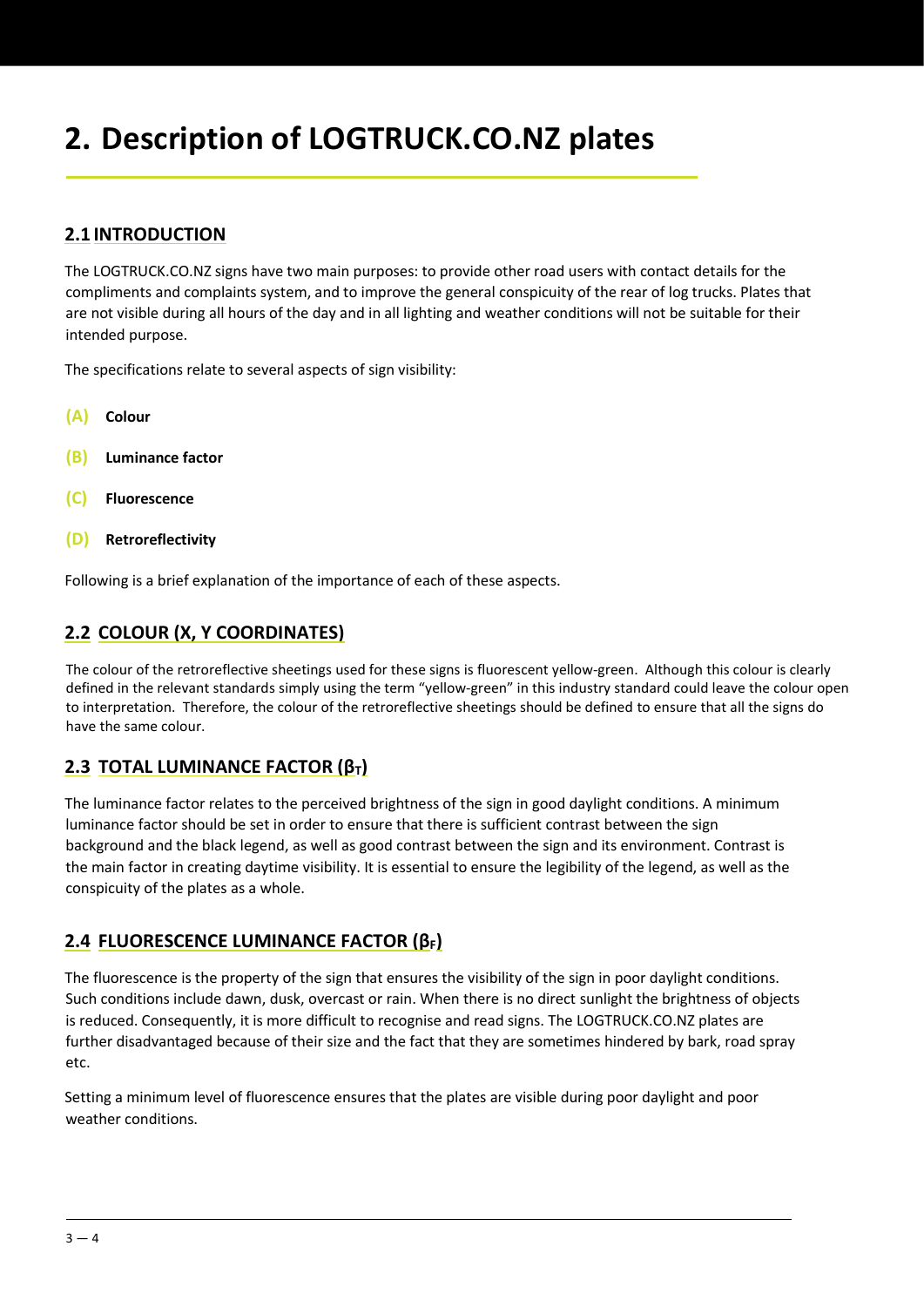## **2.5 RETROREFLECTIVITY**

Retroreflectivity is the property of the sign that enables night visibility. Retroreflective performance is dependent on the viewing geometry. A safe viewing distance for the LOGTRUCK.CO.NZ plates at 90km/hour is calculated to be 50 metres. In practice, following vehicles would sometimes be closer to the plates and sometimes further away. The distance from the plates will affect the observation angle, which in turn will affect the brightness of the plates at night.

At a distance of 50 metres observation angles are already significant. At such observation angles the majority of retroreflective sheetings will no longer perform, and signs will appear dim. Effective plates should be made with a material that provides optimal brightness across a wide range of viewing geometries and distances and that does not become dim at wide observation angles.

| Lettering and Border: | Letter Font:  | <b>Truck Identification:</b>              |  |
|-----------------------|---------------|-------------------------------------------|--|
| Matt Black            | Series C Font | No more than 4 digits.                    |  |
|                       |               | Can be combination of letters and numbers |  |



**Truck Identification:** No more than 4 digits. Can be combination of letters and numbers

Many log trucks are high productivity motor vehicles and are required to display an "H" plate. The standard NZTA "H" plate is 200mm x 200mm with the letter "H" being 160mm high. The "H" plate can be integrated into the 2-line version of LOGTRUCK.CO.NZ sign as illustrated in the examples below.

824mm

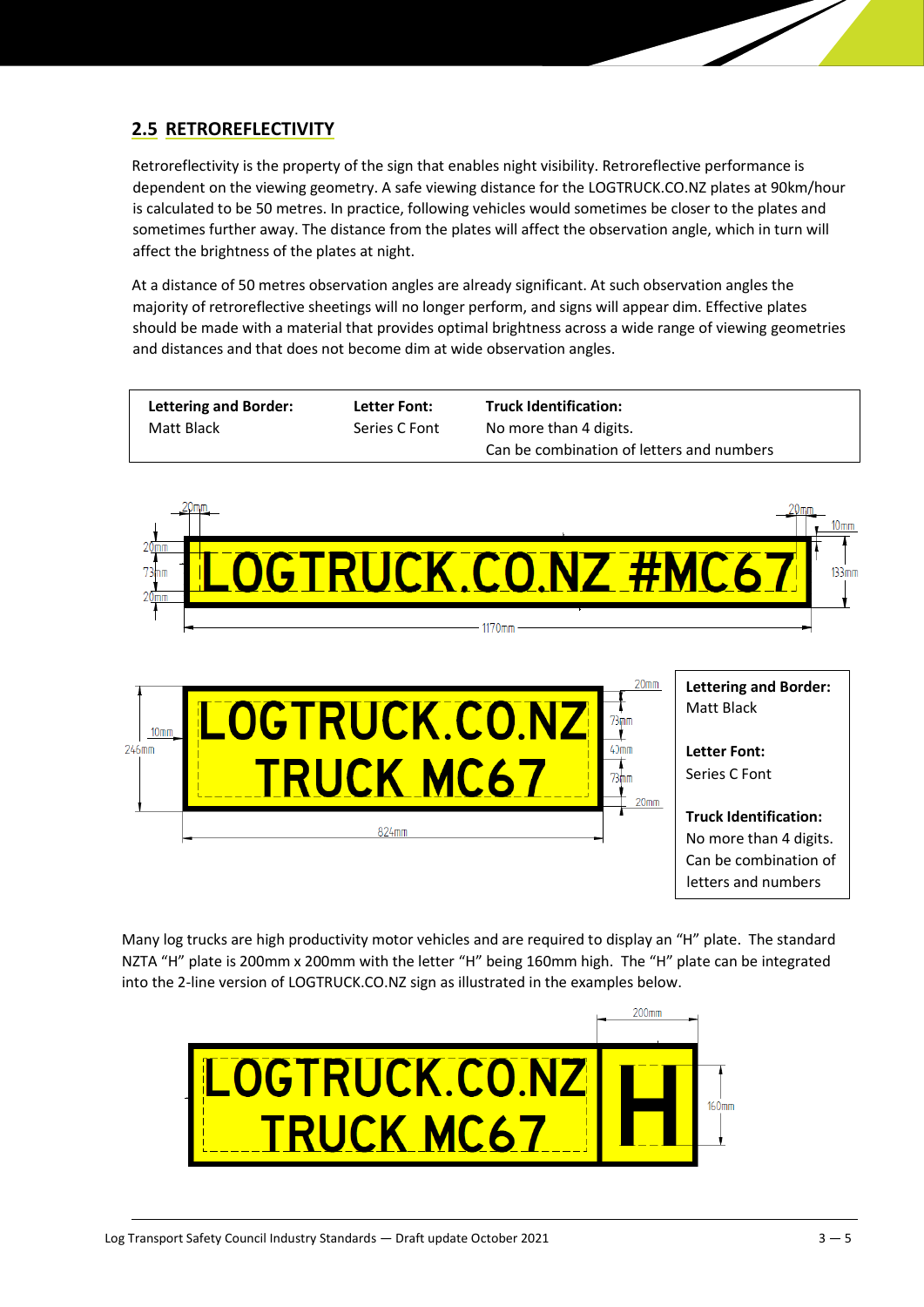# LOGTRUCK.CO.NZ **TRUCK MC67**

# **3. Technical specifications of LOGTRUCK.CO.NZ plate material**

### **3.1GENERAL**

The plates shall be made with fluorescent yellow-green wide observation angle retroreflective sheeting that conforms with the generic requirements for reflective sheetings as specified in AS/NZS 1906.1:2017 Retroreflective Devices for Road Traffic Control Purposes Part 1: Retroreflective Materials, sections 2.3 to 2.6.

In addition, the sheeting shall conform to the specifications for colour, luminance, fluorescence and retroreflectivity as detailed below:

## **3.2 COLOUR AND LUMINANCE FACTORS**

The sheeting, when measured in accordance with Appendix C of AS/NZS 1906.1:2017 shall meet the following requirements:

- **(A) The chromaticity coordinates shall lie within the colour space defined by the coordinates of the corners as given in the table below.**
- **(B) The total luminance factor**  $\beta$ **<sub>T</sub>** and the fluorescence luminance factor  $\beta$ <sub>F</sub> shall be no lower than the **values given in the table below.**

| $\beta$ <sub>T</sub> Min | $\beta_F$ Min | x, y coordinates |       |                           |       |           |       |       |              |  |
|--------------------------|---------------|------------------|-------|---------------------------|-------|-----------|-------|-------|--------------|--|
| 0.6                      | 0.35          | x                |       | $\boldsymbol{\mathsf{x}}$ |       | $\lambda$ |       | х     | $\mathbf{v}$ |  |
|                          |               | 0.387            | 0.610 | 0.369                     | 0.546 | 0.428     | 0.496 | 0.460 | 0.540        |  |